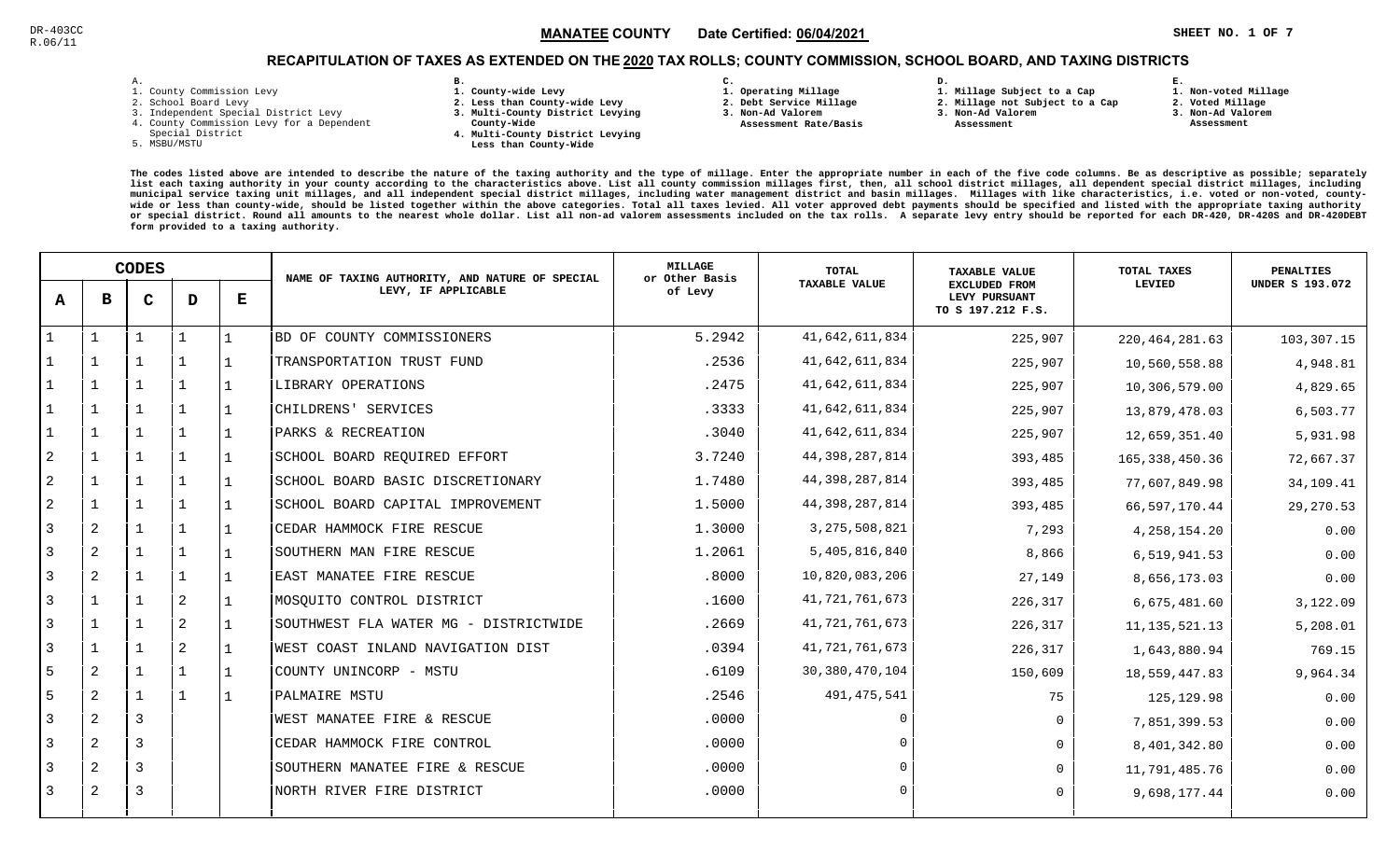# RECAPITULATION OF TAXES AS EXTENDED ON THE <u>2020</u> TAX ROLLS; COUNTY COMMISSION, SCHOOL BOARD, AND TAXING DISTRICTS

| $\overline{\phantom{a}}$ | ۰ |  |  |
|--------------------------|---|--|--|

- 1. County Commission Levy
- 2. School Board Levy
- 3. Independent Special District Levy
- 4. County Commission Levy for a Dependent
- Special District
- 5. MSBU/MSTU
- **B. 1. County-wide Levy**
- **2. Less than County-wide Levy**
- **3. Multi-County District Levying**
- **County-Wide** 
	- **4. Multi-County District Levying Less than County-Wide**
- **C. 1. Operating Millage**
- **2. Debt Service Millage**
- **3. Non-Ad Valorem**
- **Assessment Rate/Basis**
- **2. Millage not Subject to a Cap**

**D.** 

- **3. Non-Ad Valorem**
	- **Assessment**

**1. Millage Subject to a Cap**

**1. Non-voted Millage**

**E.**

- **2. Voted Millage**
- **3. Non-Ad Valorem**
- **Assessment**

|   |                | <b>CODES</b> |   |   | NAME OF TAXING AUTHORITY, AND NATURE OF SPECIAL | <b>MILLAGE</b><br>or Other Basis | TOTAL                | <b>TAXABLE VALUE</b>                                       | TOTAL TAXES    | <b>PENALTIES</b>       |
|---|----------------|--------------|---|---|-------------------------------------------------|----------------------------------|----------------------|------------------------------------------------------------|----------------|------------------------|
| A | в              | $\mathbf C$  | D | Е | LEVY, IF APPLICABLE                             | of Levy                          | <b>TAXABLE VALUE</b> | <b>EXCLUDED FROM</b><br>LEVY PURSUANT<br>TO S 197.212 F.S. | LEVIED         | <b>UNDER S 193.072</b> |
| 3 | 2              | 3            |   |   | TRAILER ESTATES FIRE CONTROL                    | .0000                            | $\Omega$             | $\Omega$                                                   | 94,933.00      | 0.00                   |
|   | 2              | 3            |   |   | EAST MANATEE FIRE RESCUE DIST                   | .0000                            | $\Omega$             | 0                                                          | 9, 313, 342.51 | 0.00                   |
| 3 | 2              | 3            |   |   | PARRISH FIRE DISTRICT                           | .0000                            | $\Omega$             | U                                                          | 1,988,973.60   | 0.00                   |
| 3 | 2              | 3            |   |   | MYAKKA CITY FIRE CONTROL DIST                   | .0000                            | $\Omega$             | 0                                                          | 1,457,309.70   | 0.00                   |
| 3 | 2              | 3            |   |   | DUETTE FIRE AND RESCUE DIST                     | .0000                            | $\Omega$             | U                                                          | 196,545.55     | 0.00                   |
| 3 | 2              | 3            |   |   | CITY OF BRADENTON                               | .0000                            | $\Omega$             | U                                                          | 87,180.01      | 0.00                   |
|   | 2              | 3            |   |   | RIVER YACHT & RACQUET CLUB                      | .0000                            | $\Omega$             | 0                                                          | 17,022.72      | 0.00                   |
| 3 | 2              | 3            |   |   | LAKEWOOD RANCH I CDD                            | .0000                            | $\Omega$             | $\Omega$                                                   | 2, 246, 401.42 | 0.00                   |
| 3 | 2              | 3            |   |   | LAKEWOOD RANCH I & S-I                          | .0000                            | $\Omega$             | U                                                          | 0.00           | 0.00                   |
| 3 | 2              | 3            |   |   | LAKEWOOD RANCH II CDD                           | .0000                            | $\Omega$             | 0                                                          | 3, 272, 570.77 | 0.00                   |
| 3 | $\overline{a}$ | 3            |   |   | LAKEWOOD RANCH I & S-II                         | .0000                            | $\Omega$             | U                                                          | 0.00           | 0.00                   |
| 3 | $\mathbf{2}$   | 3            |   |   | LAKEWOOD RANCH IV CDD                           | .0000                            | $\Omega$             | 0                                                          | 2, 322, 225.75 | 0.00                   |
| 3 | 2              | 3            |   |   | LAKEWOOD RANCH V CDD                            | .0000                            | $\Omega$             | $\cap$                                                     | 2,932,290.09   | 0.00                   |
| 3 | 2              | 3            |   |   | LAKEWOOD RANCH V I&S                            | .0000                            | $\cap$               | 0                                                          | 362,850.63     | 0.00                   |
| 3 | 2              | 3            |   |   | TARA CDD                                        | .0000                            | $\Omega$             | $\Omega$                                                   | 957,100.53     | 0.00                   |
| 3 | 2              | 3            |   |   | <b>WATERLEFE CDD</b>                            | .0000                            | $\Omega$             | $\Omega$                                                   | 1,804,999.20   | 0.00                   |
| 3 | 2              | 3            |   |   | GREYHAWK LANDING CDD                            | .0000                            | $\Omega$             | 0                                                          | 2,801,043.16   | 0.00                   |
| 3 | 2              | 3            |   |   | UNIVERSITY PLACE CDD                            | .0000                            | $\Omega$             | 0                                                          | 720, 411.98    | 0.00                   |
|   | 2              | 3            |   |   | UNIVERSITY PLACE I&S                            | .0000                            | $\Omega$             |                                                            | 310,722.27     | 0.00                   |
| 3 | 2              | 3            |   |   | HERITAGE HARBOUR SOUTH CDD                      | .0000                            | $\Omega$             | $\Omega$                                                   | 1,083,613.00   | 0.00                   |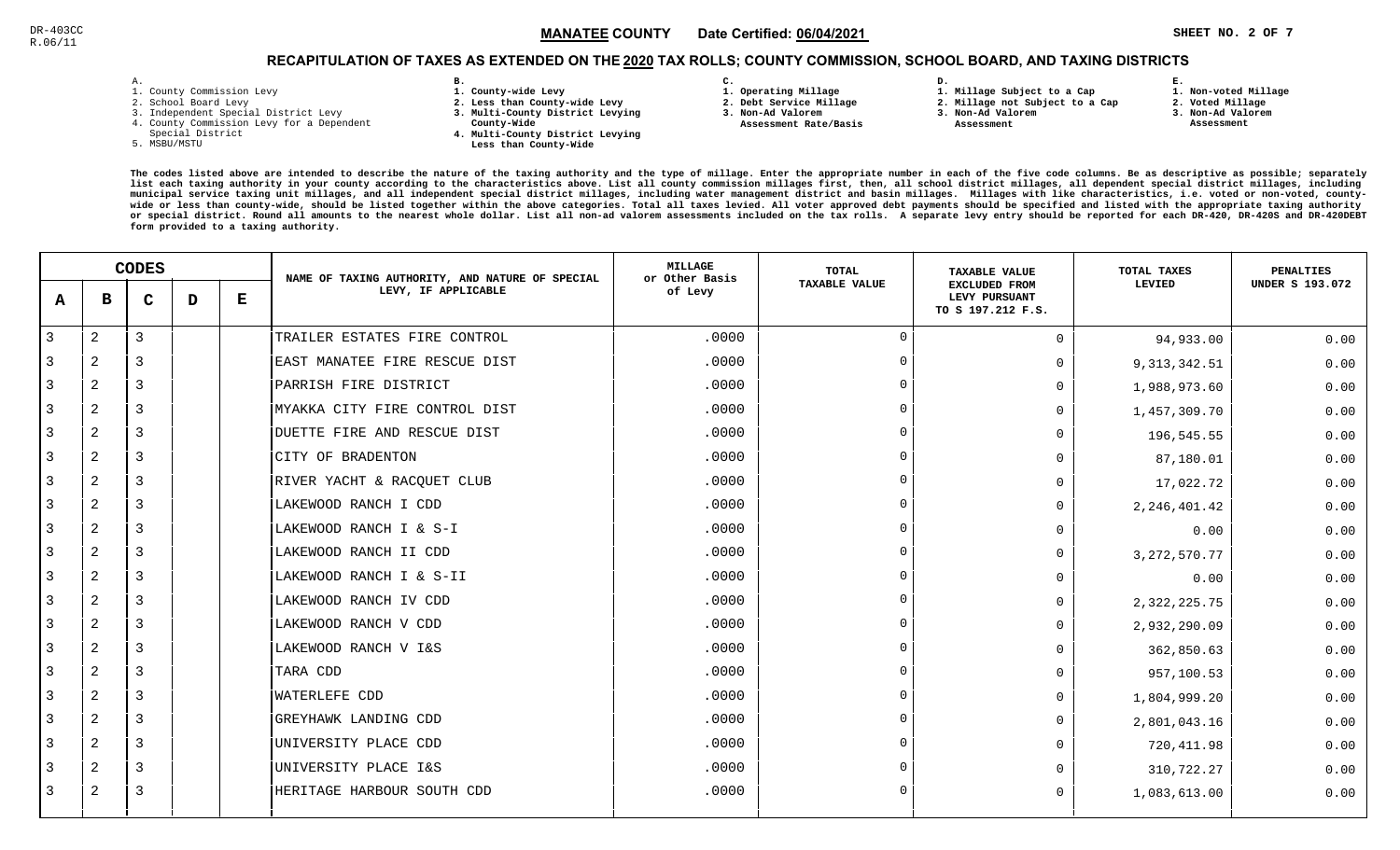# RECAPITULATION OF TAXES AS EXTENDED ON THE <u>2020</u> TAX ROLLS; COUNTY COMMISSION, SCHOOL BOARD, AND TAXING DISTRICTS

| ۰ |  |  |
|---|--|--|

- 1. County Commission Levy
- 2. School Board Levy
- 3. Independent Special District Levy
- 4. County Commission Levy for a Dependent
- Special District
- 5. MSBU/MSTU
- **B. 1. County-wide Levy**
- **2. Less than County-wide Levy**
- **3. Multi-County District Levying**
- **County-Wide** 
	- **4. Multi-County District Levying Less than County-Wide**
- **C.**
- **1. Operating Millage**
- **2. Debt Service Millage 3. Non-Ad Valorem**
- **Assessment Rate/Basis**
- **2. Millage not Subject to a Cap**

**D.** 

**3. Non-Ad Valorem**

**1. Millage Subject to a Cap**

 **Assessment** 

 **1. Non-voted Millage2. Voted Millage**

**E.**

- 
- **3. Non-Ad Valorem Assessment**
- 

|   | <b>CODES</b>   |             |   | NAME OF TAXING AUTHORITY, AND NATURE OF SPECIAL | <b>MILLAGE</b><br>or Other Basis | <b>TOTAL</b> | <b>TAXABLE VALUE</b> | TOTAL TAXES                                                | <b>PENALTIES</b> |                        |
|---|----------------|-------------|---|-------------------------------------------------|----------------------------------|--------------|----------------------|------------------------------------------------------------|------------------|------------------------|
| A | в              | $\mathbf C$ | D | Е                                               | LEVY, IF APPLICABLE              | of Levy      | TAXABLE VALUE        | <b>EXCLUDED FROM</b><br>LEVY PURSUANT<br>TO S 197.212 F.S. | LEVIED           | <b>UNDER S 193.072</b> |
| 3 | $\mathbf{2}$   | 3           |   |                                                 | HARBOURAGE AT BRADEN RIVER CDD   | .0000        | $\Omega$             | $\Omega$                                                   | 677, 354.46      | 0.00                   |
| 3 | 2              | 3           |   |                                                 | LAKEWOOD RANCH VI CDD            | .0000        | $\overline{0}$       | $\Omega$                                                   | 1,130,790.56     | 0.00                   |
| 3 | 2              | 3           |   |                                                 | LAKEWOOD RANCH VI I&S            | .0000        | $\Omega$             | $\Omega$                                                   | 797,755.87       | 0.00                   |
| 3 | 2              | 3           |   |                                                 | HERITAGE HARBOUR MARKETPLACE     | .0000        | $\Omega$             | 0                                                          | 389,170.94       | 0.00                   |
| 3 | 2              | 3           |   |                                                 | LEXINGTON I&S                    | .0000        | $\Omega$             | 0                                                          | 157,642.96       | 0.00                   |
| 3 | 2              | 3           |   |                                                 | LEXINGTON CDD                    | .0000        | $\Omega$             | U                                                          | 39,015.38        | 0.00                   |
| 3 | $\overline{a}$ | 3           |   |                                                 | LAKEWOOD RANCH IV I&S            | .0000        | $\Omega$             | 0                                                          | 160, 323.74      | 0.00                   |
| 3 | 2              | 3           |   |                                                 | FOREST CREEK CDD                 | .0000        | $\Omega$             | $\mathbf 0$                                                | 1,249,277.46     | 0.00                   |
| 3 | 2              | 3           |   |                                                 | FOREST CREEK I & S               | .0000        | $\Omega$             | $\Omega$                                                   | 0.00             | 0.00                   |
| 3 | 2              | 3           |   |                                                 | WATERS EDGE CDD                  | .0000        | $\Omega$             | $\Omega$                                                   | 920,393.67       | 0.00                   |
| 3 | 2              | 3           |   |                                                 | WATERS EDGE I&S                  | .0000        | $\Omega$             |                                                            | 0.00             | 0.00                   |
| 3 | $\overline{a}$ | 3           |   |                                                 | PALMA SOLA TRACE CDD             | .0000        | $\Omega$             | 0                                                          | 461,938.35       | 0.00                   |
| 3 | $\mathbf{2}$   | 3           |   |                                                 | LAKEWOOD RANCH STEWARDSHIP O&M   | .0000        | $\Omega$             | $\Omega$                                                   | 4,570,055.21     | 0.00                   |
| 3 | 2              | 3           |   |                                                 | LAKEWOOD RANCH STEWARDSHIP I&S   | .0000        | $\Omega$             | $\Omega$                                                   | 14,993,609.97    | 0.00                   |
| 3 | 2              | 3           |   |                                                 | HERITAGE HARBOUR NORTH CDD       | .0000        | $\Omega$             | $\Omega$                                                   | 2, 141, 716.07   | 0.00                   |
| 3 | 2              | 3           |   |                                                 | <b>COPPERSTONE CDD</b>           | .0000        | $\Omega$             | $\Omega$                                                   | 896,040.86       | 0.00                   |
| 3 | 2              | 3           |   |                                                 | CROSS CREEK CDD                  | .0000        | $\Omega$             | $\Omega$                                                   | 326,064.17       | 0.00                   |
| 3 | 2              | 3           |   |                                                 | CROSS CREEK I&S                  | .0000        | $\Omega$             | 0                                                          | 49,582.70        | 0.00                   |
| 3 | 2              | 3           |   |                                                 | VILLAGES OF AVIGNON CDD          | .0000        | $\Omega$             | $\cap$                                                     | 0.00             | 0.00                   |
| 3 | 2              | 3           |   |                                                 | VILLAGES OF AVIGNON I&S          | .0000        | $\Omega$             | 0                                                          | 0.00             | 0.00                   |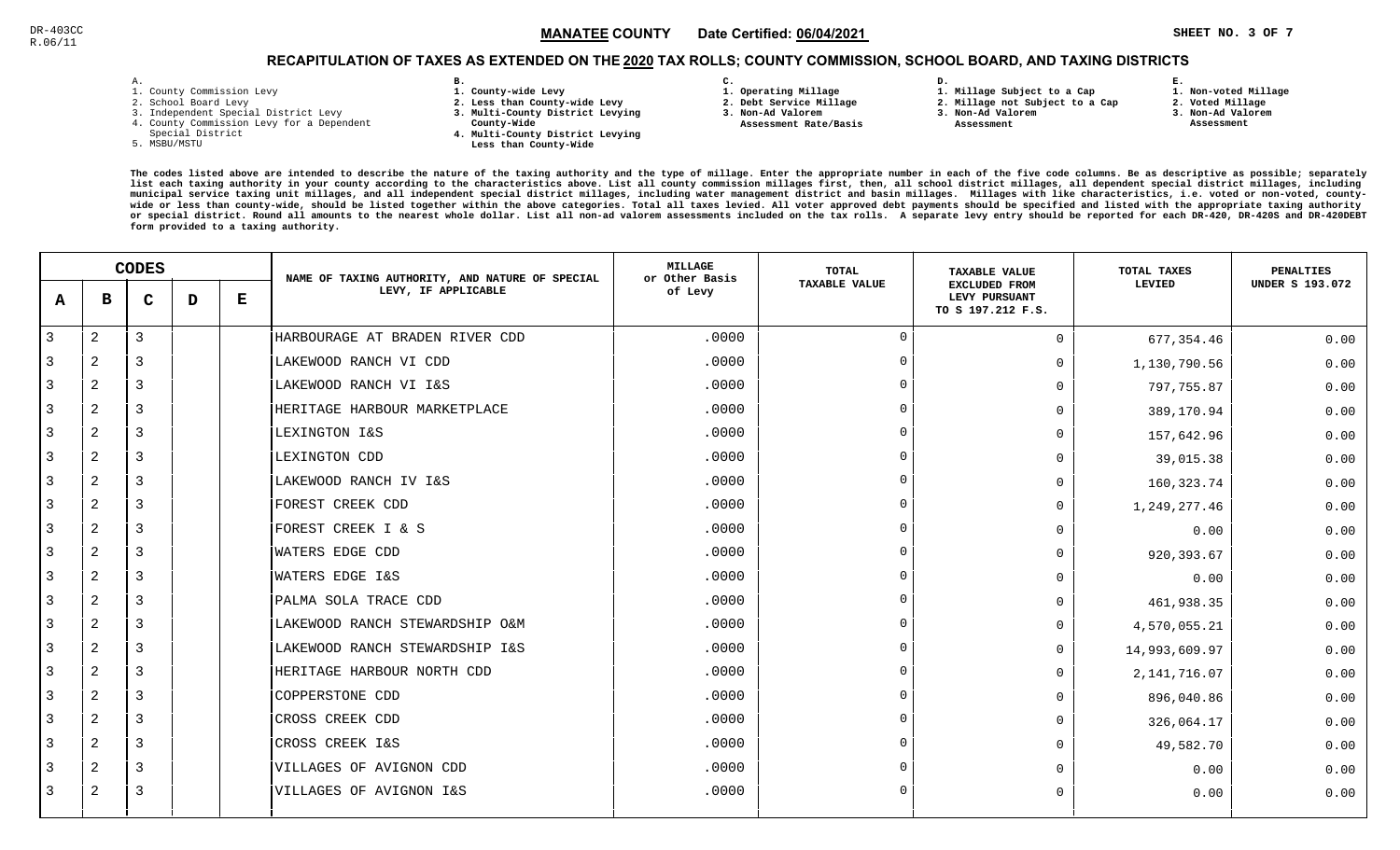# RECAPITULATION OF TAXES AS EXTENDED ON THE <u>2020</u> TAX ROLLS; COUNTY COMMISSION, SCHOOL BOARD, AND TAXING DISTRICTS

| ۰ |  |  |
|---|--|--|

- 1. County Commission Levy
- 2. School Board Levy
- 3. Independent Special District Levy
- 4. County Commission Levy for a Dependent
- Special District
- 5. MSBU/MSTU
- **B. 1. County-wide Levy**
- **2. Less than County-wide Levy**
- **3. Multi-County District Levying**
- **County-Wide** 
	- **4. Multi-County District Levying Less than County-Wide**
- **C. 1. Operating Millage** 
	-
- **2. Debt Service Millage 3. Non-Ad Valorem**
- **Assessment Rate/Basis**
- **1. Millage Subject to a Cap2. Millage not Subject to a Cap**

**D.** 

- **3. Non-Ad Valorem**
	- **Assessment**

**1. Non-voted Millage**

**E.**

- **2. Voted Millage**
- **3. Non-Ad Valorem Assessment**
- 

|                | <b>CODES</b>   |             |   | NAME OF TAXING AUTHORITY, AND NATURE OF SPECIAL | <b>MILLAGE</b><br>or Other Basis | TOTAL   | <b>TAXABLE VALUE</b> | TOTAL TAXES                                                | <b>PENALTIES</b> |                        |
|----------------|----------------|-------------|---|-------------------------------------------------|----------------------------------|---------|----------------------|------------------------------------------------------------|------------------|------------------------|
| A              | в              | $\mathbf C$ | D | Е                                               | LEVY, IF APPLICABLE              | of Levy | TAXABLE VALUE        | <b>EXCLUDED FROM</b><br>LEVY PURSUANT<br>TO S 197.212 F.S. | LEVIED           | <b>UNDER S 193.072</b> |
| $\overline{3}$ | 2              | 3           |   |                                                 | LEGENDS BAY CDD                  | .0000   | $\Omega$             | $\Omega$                                                   | 666, 323.98      | 0.00                   |
| 3              | 2              | 3           |   |                                                 | HARRISON RANCH CDD               | .0000   | $\overline{0}$       | $\Omega$                                                   | 1,889,082.55     | 0.00                   |
| 3              | 2              | 3           |   |                                                 | SILVERLEAF CDD                   | .0000   | $\Omega$             | $\Omega$                                                   | 155,264.20       | 0.00                   |
| 3              | $\overline{a}$ | 3           |   |                                                 | SILVERLEAF I&S                   | .0000   | $\overline{0}$       | $\Omega$                                                   | 381,480.30       | 0.00                   |
| 3              | $\overline{a}$ | 3           |   |                                                 | <b>BUCKEYE PARK CDD</b>          | .0000   | $\Omega$             | $\Omega$                                                   | 38,751.99        | 0.00                   |
| 3              | 2              | 3           |   |                                                 | BUCKEYE PARK I&S                 | .0000   | $\Omega$             | 0                                                          | 331,444.08       | 0.00                   |
| 3              | 2              | 3           |   |                                                 | ARTISAN LAKES CDD                | .0000   | $\Omega$             | $\Omega$                                                   | 976,989.97       | 0.00                   |
| 3              | 2              | 3           |   |                                                 | VILLAGES OF GLEN CREEK CDD       | .0000   | $\Omega$             | $\Omega$                                                   | 208, 311.36      | 0.00                   |
| 3              | 2              | 3           |   |                                                 | LEXINGTON 7 I&S                  | .0000   | $\Omega$             | $\Omega$                                                   | 22,692.00        | 0.00                   |
| 3              | 2              | 3           |   |                                                 | LEXINGTON 7 CDD                  | .0000   | $\overline{0}$       | $\Omega$                                                   | 5,123.65         | 0.00                   |
| 3              | 2              | 3           |   |                                                 | PALMS OF TERRA CEIA BAY CDD      | .0000   | $\Omega$             | $\Omega$                                                   | 379,008.99       | 0.00                   |
| 3              | 2              | 3           |   |                                                 | TREVESTA CDD                     | .0000   | $\overline{0}$       | $\Omega$                                                   | 1,131,714.63     | 0.00                   |
| 3              | 2              | 3           |   |                                                 | <b>WILDCAT PRESERVE CDD</b>      | .0000   | $\Omega$             | <sup>n</sup>                                               | 0.00             | 0.00                   |
| 3              | 2              | 3           |   |                                                 | BUCKHEAD TRAILS CDD              | .0000   | $\Omega$             | $\Omega$                                                   | 0.00             | 0.00                   |
| 3              | 2              | 3           |   |                                                 | <b>WILLOW WALK CDD</b>           | .0000   | $\overline{0}$       | $\Omega$                                                   | 1,304,840.17     | 0.00                   |
| 3              | 2              | 3           |   |                                                 | AQUA ONE CDD                     | .0000   | $\Omega$             | $\Omega$                                                   | 0.00             | 0.00                   |
| $\overline{3}$ | $\overline{2}$ | 3           |   |                                                 | SUMMER WOODS CDD                 | .0000   | $\overline{0}$       | $\Omega$                                                   | 639,095.11       | 0.00                   |
| 3              | 2              | 3           |   |                                                 | BROOKSTONE CDD                   | .0000   | $\Omega$             | $\Omega$                                                   | 495,927.92       | 0.00                   |
| 3              | $\overline{2}$ | 3           |   |                                                 | WILLOW HAMMOCK CDD               | .0000   | $\Omega$             |                                                            | 519,972.96       | 0.00                   |
| 3              | 2              | 3           |   |                                                 | SOUTHBAY CDD                     | .0000   | $\Omega$             | $\Omega$                                                   | 25,521.50        | 0.00                   |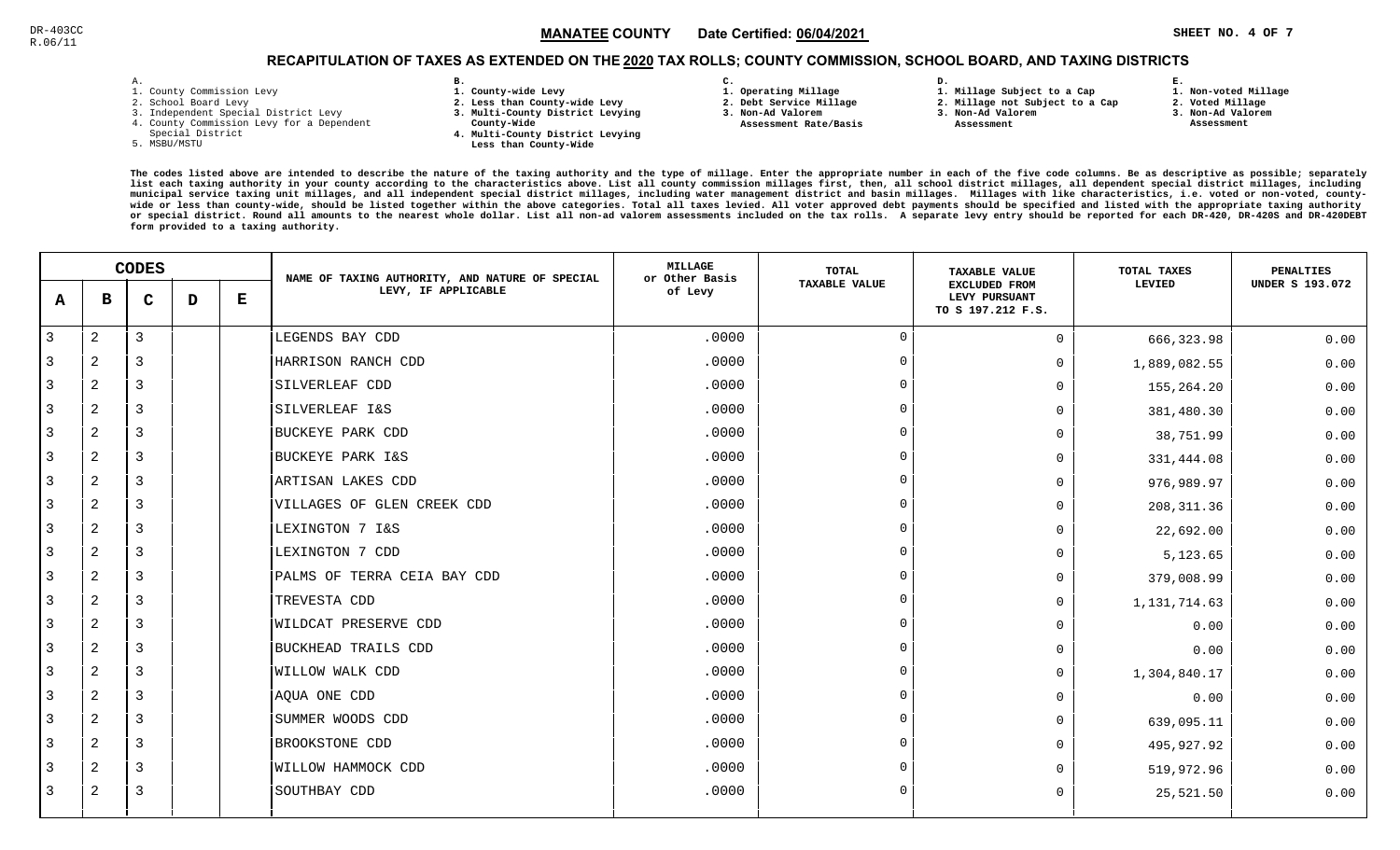### **SHEET NO. 5 OF 7** !"#\$#%MANATEE CO

**1. Non-voted Millage**

# RECAPITULATION OF TAXES AS EXTENDED ON THE <u>2020</u> TAX ROLLS; COUNTY COMMISSION, SCHOOL BOARD, AND TAXING DISTRICTS **C.**

| - | ٠ |  |  |
|---|---|--|--|

- 1. County Commission Levy
- 2. School Board Levy
- 3. Independent Special District Levy
- 4. County Commission Levy for a Dependent
- Special District
- 5. MSBU/MSTU
- **B. 1. County-wide Levy**
- **2. Less than County-wide Levy**
- **3. Multi-County District Levying**
- **County-Wide** 
	- **4. Multi-County District Levying Less than County-Wide**
- **1. Operating Millage** 
	- **2. Debt Service Millage 3. Non-Ad Valorem**
	- **Assessment Rate/Basis**
- **2. Millage not Subject to a Cap**

**D.** 

**3. Non-Ad Valorem Assessment** 

**1. Millage Subject to a Cap**

- 
- **2. Voted Millage3. Non-Ad Valorem**

**E.**

 **Assessment**

|   | <b>CODES</b> |             |   | NAME OF TAXING AUTHORITY, AND NATURE OF SPECIAL | <b>MILLAGE</b><br>or Other Basis | <b>TOTAL</b> | <b>TAXABLE VALUE</b> | TOTAL TAXES                                                | PENALTIES    |                        |
|---|--------------|-------------|---|-------------------------------------------------|----------------------------------|--------------|----------------------|------------------------------------------------------------|--------------|------------------------|
| A | в            | $\mathbf C$ | D | Е                                               | LEVY, IF APPLICABLE              | of Levy      | <b>TAXABLE VALUE</b> | <b>EXCLUDED FROM</b><br>LEVY PURSUANT<br>TO S 197.212 F.S. | LEVIED       | <b>UNDER S 193.072</b> |
| 3 | 2            | 3           |   |                                                 | WILLOWS CDD                      | .0000        | $\Omega$             | $\mathbf 0$                                                | 0.00         | 0.00                   |
|   | 2            | 3           |   |                                                 | AVIARY AT RUTLAND RANCH CDD      | .0000        | $\Omega$             | $\Omega$                                                   | 259,837.32   | 0.00                   |
| 3 | 2            | 3           |   |                                                 | ARTISAN LAKES EAST CDD           | .0000        |                      | $\Omega$                                                   | 485, 263.88  | 0.00                   |
| 3 | 2            | 3           |   |                                                 | FIELDSTONE CDD                   | .0000        | $\Omega$             | $\Omega$                                                   | 997,476.68   | 0.00                   |
| 3 | $\mathbf{2}$ | 3           |   |                                                 | <b>EVERGREEN CDD</b>             | .0000        | $\Omega$             | $\Omega$                                                   | 379,971.62   | 0.00                   |
| 3 | 4            | 3           |   |                                                 | GREEN CORRIDOR PACE DISTRICT     | .0000        | $\cap$               | $\Omega$                                                   | 404,839.64   | 0.00                   |
| 3 | 4            | 3           |   |                                                 | FLORIDA PACE FUNDING AGENCY      | .0000        | $\Omega$             | $\Omega$                                                   | 94,899.97    | 0.00                   |
| 3 | 4            | 3           |   |                                                 | FLORIDA RESILIENCY AND ENERGY    | .0000        |                      | $\mathbf 0$                                                | 144, 252. 77 | 0.00                   |
|   | 4            | 3           |   |                                                 | FLORIDA GREEN FINANCE AUTHORTY   | .0000        |                      | $\Omega$                                                   | 296,795.77   | 0.00                   |
| 3 | 2            | 3           |   |                                                 | BAYSHORE GARDENS PARK & REC      | .0000        |                      | $\Omega$                                                   | 517,837.00   | 0.00                   |
| 3 | 2            | 3           |   |                                                 | TRAILER ESTATES PARK & REC       | .0000        | $\Omega$             | $\Omega$                                                   | 1,645,800.00 | 0.00                   |
| 3 | $\mathbf{2}$ | 3           |   |                                                 | UNIVERSITY PARK REC. DISTRICT    | .0000        | $\Omega$             | $\Omega$                                                   | 1,442,400.14 | 0.00                   |
| 3 | 2            | 3           |   |                                                 | ANNA MARIA STORMWATER            | .0000        | $\cap$               | $\Omega$                                                   | 163, 273. 23 | 0.00                   |
| 3 | 2            | 3           |   |                                                 | HOLMES BEACH STORMWATER          | .0000        | $\Omega$             | $\Omega$                                                   | 887,672.68   | 0.00                   |
| 3 | 2            | 3           |   |                                                 | BRADENTON BEACH STORMWATER       | .0000        |                      | $\mathbf 0$                                                | 290,543.05   | 0.00                   |
| 4 | 2            | 3           |   |                                                 | 14TH STREET CRA                  | .0000        |                      | $\Omega$                                                   | 0.00         | 0.00                   |
| 4 | 2            | 3           |   |                                                 | BRADENTON DDA CRA                | .0000        |                      | $\Omega$                                                   | 0.00         | 0.00                   |
| 4 | 2            | 3           |   |                                                 | BRADENTON BEACH CRA              | .0000        |                      | $\Omega$                                                   | 0.00         | 0.00                   |
| 4 | 2            | 3           |   |                                                 | CENTRAL CRA                      | .0000        |                      | $\Omega$                                                   | 0.00         | 0.00                   |
| 4 | 2            | 3           |   |                                                 | BRA-WIN CANAL DREDGING           | .0000        | $\Omega$             | $\Omega$                                                   | 1,780.84     | 0.00                   |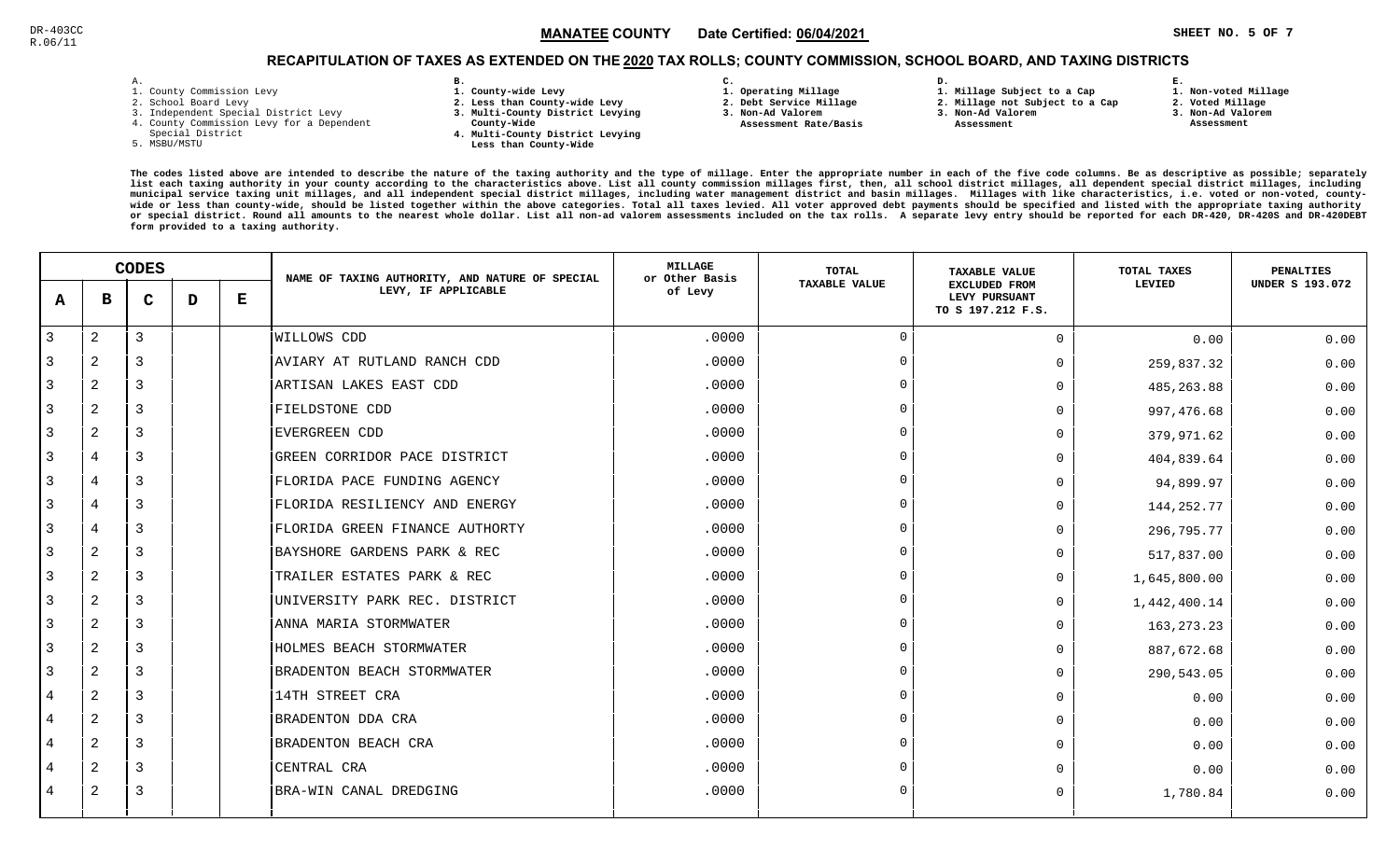**1. Non-voted Millage2. Voted Millage**

# RECAPITULATION OF TAXES AS EXTENDED ON THE <u>2020</u> TAX ROLLS; COUNTY COMMISSION, SCHOOL BOARD, AND TAXING DISTRICTS

| ۰ |  |  |
|---|--|--|

- 1. County Commission Levy
- 2. School Board Levy
- 3. Independent Special District Levy
- 4. County Commission Levy for a Dependent
- Special District
- 5. MSBU/MSTU
- **B. 1. County-wide Levy**
- **2. Less than County-wide Levy**
- **3. Multi-County District Levying**
- **County-Wide** 
	- **4. Multi-County District Levying Less than County-Wide**
- **C. 3. Non-Ad Valorem**
- **1. Operating Millage**

**2. Debt Service Millage** 

 **Assessment Rate/Basis**

- **D. 1. Millage Subject to a Cap**
	- **2. Millage not Subject to a Cap3. Non-Ad Valorem**
	- **Assessment**
- 
- **3. Non-Ad Valorem Assessment**

**E.**

|                |                | <b>CODES</b> |   |   | NAME OF TAXING AUTHORITY, AND NATURE OF SPECIAL | <b>MILLAGE</b><br>or Other Basis | TOTAL         | <b>TAXABLE VALUE</b>                                       | TOTAL TAXES | <b>PENALTIES</b>       |
|----------------|----------------|--------------|---|---|-------------------------------------------------|----------------------------------|---------------|------------------------------------------------------------|-------------|------------------------|
| A              | в              | $\mathbf C$  | D | Е | LEVY, IF APPLICABLE                             | of Levy                          | TAXABLE VALUE | <b>EXCLUDED FROM</b><br>LEVY PURSUANT<br>TO S 197.212 F.S. | LEVIED      | <b>UNDER S 193.072</b> |
| $\overline{4}$ | 2              | 3            |   |   | WARNERS WEST CANAL DREDGING                     | .0000                            | $\Omega$      | $\Omega$                                                   | 0.00        | 0.00                   |
| 4              | 2              | 3            |   |   | WARNERS EAST CANAL DREDGING                     | .0000                            | $\Omega$      | $\Omega$                                                   | 0.00        | 0.00                   |
| $\overline{4}$ | 2              | 3            |   |   | RUBONIA LIGHTING                                | .0000                            | $\Omega$      | $\Omega$                                                   | 4,698.90    | 0.00                   |
| 4              | 2              | 3            |   |   | CAPE VISTA LIGHTING                             | .0000                            | $\Omega$      | $\Omega$                                                   | 3,610.00    | 0.00                   |
| 4              | 2              | 3            |   |   | GULF & BAY LIGHTING                             | .0000                            | $\Omega$      | 0                                                          | 3,900.00    | 0.00                   |
| 4              | 2              | 3            |   |   | PIC TOWN LIGHTING                               | .0000                            | $\Omega$      | $\Omega$                                                   | 5,796.00    | 0.00                   |
| 4              | 2              | 3            |   |   | HOLIDAY HEIGHTS LIGHTING                        | .0000                            | $\Omega$      | $\Omega$                                                   | 8,241.90    | 0.00                   |
| 4              | 2              | 3            |   |   | TROPICAL HARBOR LIGHTING                        | .0000                            | $\Omega$      | $\Omega$                                                   | 3,640.00    | 0.00                   |
| 4              | 2              | 3            |   |   | SUNNY SHORES LIGHTING                           | .0000                            | $\Omega$      | $\Omega$                                                   | 3,591.00    | 0.00                   |
| $\overline{4}$ | $\overline{2}$ | 3            |   |   | SYLVAN OAKS LIGHTING                            | .0000                            | $\Omega$      | $\Omega$                                                   | 9,576.00    | 0.00                   |
| 4              | 2              | 3            |   |   | 29 APOLLO LAKE LIGHTING                         | .0000                            | $\Omega$      | $\Omega$                                                   | 3,750.00    | 0.00                   |
| 4              | 2              | 3            |   |   | 28TH AVE E LIGHTING                             | .0000                            | $\Omega$      | <sup>n</sup>                                               | 5,304.00    | 0.00                   |
| 4              | 2              | 3            |   |   | HERNANDO AVE LIGHTING                           | .0000                            | $\cap$        | $\Omega$                                                   | 1,803.20    | 0.00                   |
| 4              | 2              | 3            |   |   | LAKE PARK LIGHTING                              | .0000                            | $\Omega$      | <sup>n</sup>                                               | 4,221.00    | 0.00                   |
| 4              | 2              | 3            |   |   | OAKWOOD LIGHTING                                | .0000                            | $\Omega$      | $\Omega$                                                   | 6,502.04    | 0.00                   |
| 4              | 2              | 3            |   |   | WASHINGTON GARDENS LIGHTING                     | .0000                            | $\Omega$      | $\Omega$                                                   | 6,003.00    | 0.00                   |
| 4              | $\overline{2}$ | 3            |   |   | LONGBOAT KEY UNDRGND UTILS GMD                  | .0000                            | $\Omega$      | $\Omega$                                                   | 563,000.44  | 0.00                   |
| 4              | 2              | 3            |   |   | LONGBOAT KEY UNDRGND UTILS NBD                  | .0000                            | $\Omega$      | $\Omega$                                                   | 583,546.65  | 0.00                   |
| 4              | 2              | 3            |   |   | SAMOSET LIGHTING                                | .0000                            | $\Omega$      | U                                                          | 7,082.10    | 0.00                   |
| $\overline{4}$ | 2              | 3            |   |   | LOT CLEARING                                    | .0000                            | $\Omega$      | $\Omega$                                                   | 7,708.83    | 0.00                   |